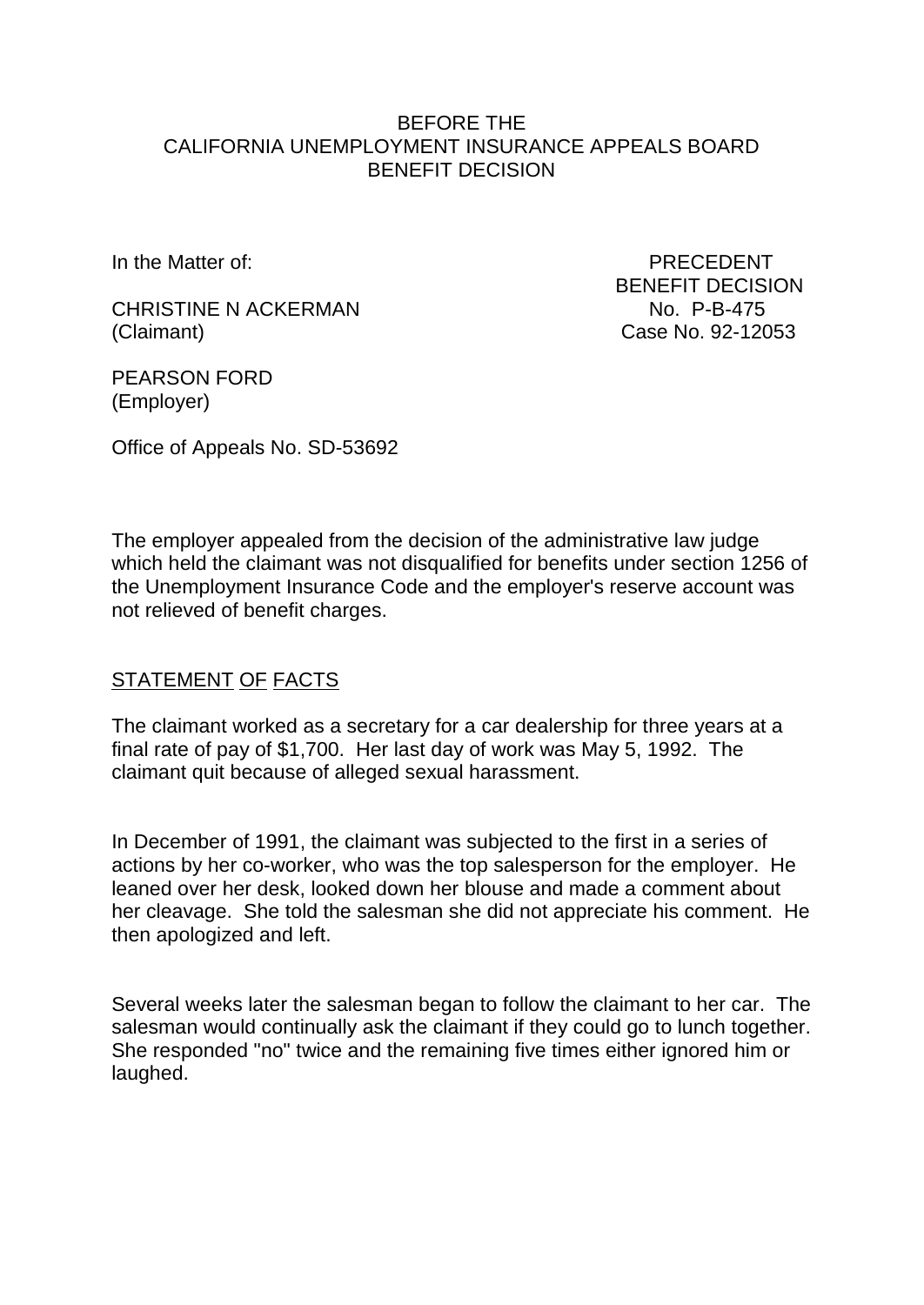On another occasion, the salesman came to the claimant to ask for his commission check. He asked the claimant if she was wearing panties and, if so, their color. The claimant ignored these comments.

On April 28, 1992, the claimant was leaving a sales meeting when the same salesman leaned over and purposefully bumped into her. The force of the blow knocked the claimant into a door frame with such force that she injured her shoulder. The claimant punched the salesman in the stomach. He grabbed her buttocks as she tried to walk away from him.

The claimant was extremely upset about the incident. She immediately advised the owner's secretary and the owner's wife of the incident. The secretary advised the owner. The claimant talked to the two women because she did not feel comfortable talking to the owner.

The owner talked to the salesman about the incident late that afternoon. The salesman admitted purposefully bumping into the claimant but claimed she had helped the incident along.

At work the next day, the claimant requested that the owner call the salesman into the office to straighten out the situation. The owner refused to call the salesman in for a meeting. He told the claimant she was an attractive woman and that the incident was a two-way street. The owner stated that if the salesman had grabbed his wife he would have resorted to bodily force. He further stated that the claimant would receive a written apology, and a letter had been placed in the salesman's personnel file. The claimant was too upset to continue working and was allowed to take two and one-half days of vacation.

On the Monday of the following week, the claimant returned to work to find the salesman still working, with no apparent action having been taken by the owner. She never received a written apology.

The next day the claimant described the actions of the salesman to her supervisor, the business manager, and told him she was resigning because of those actions. She then went to speak with the owner, explaining that she could not continue to work there if the salesman was allowed to touch her in a demeaning way. She felt that she was being treated like a "piece of meat" and was "degraded". The owner replied that a "couple of girls" were investigating the incident.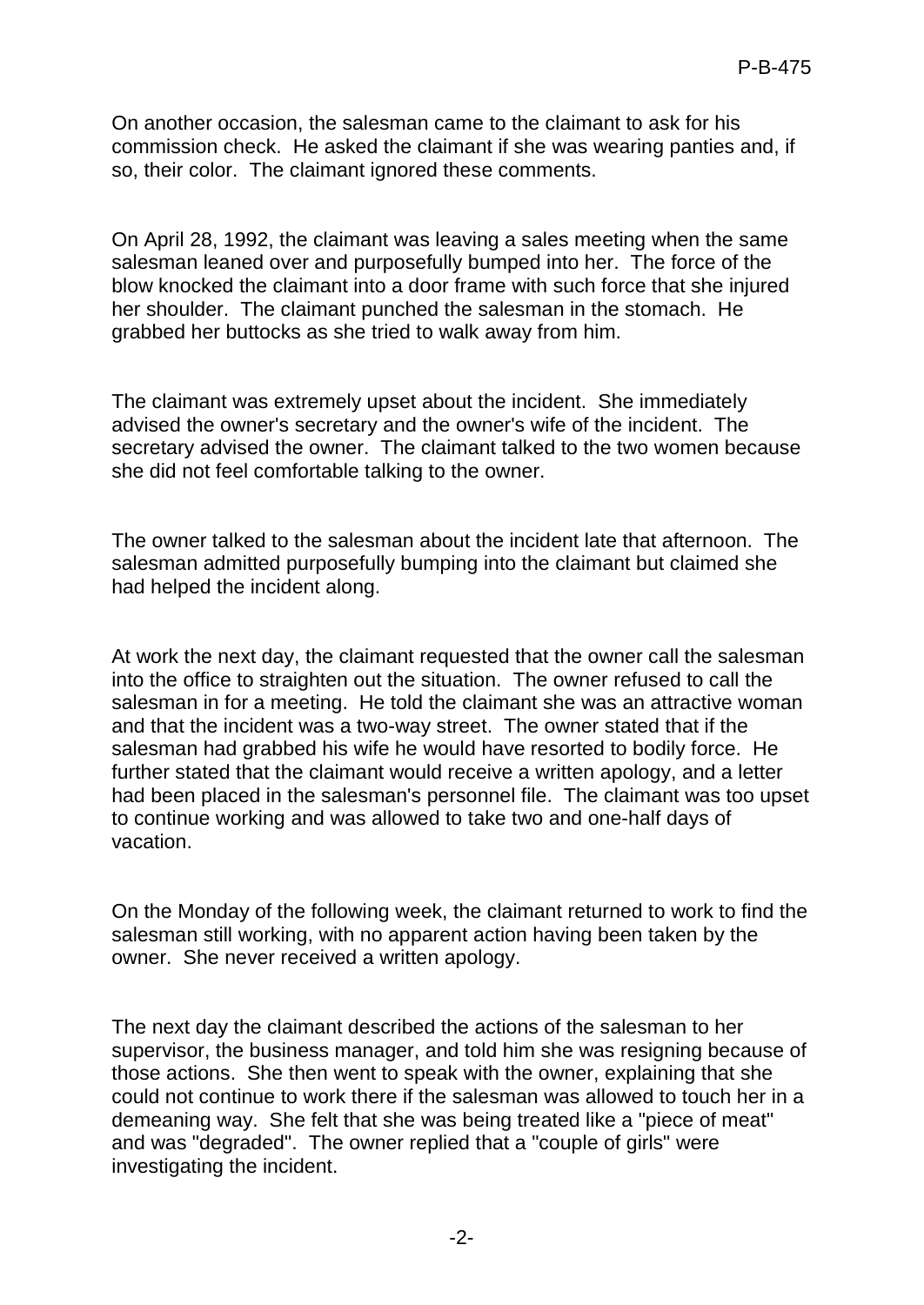The claimant did not believe the owner would take action to stop the harassment, so she tendered her resignation.

The committee to investigate the claimant's allegations interviewed the two male employees who allegedly witnessed the final incident and concluded the claimant's allegations were unfounded. No one interviewed the owner's secretary, in whom the claimant had been confiding since January of 1992, the owner's wife or other employees.

The employer has a written policy which prohibits sexual harassment and provides that employees who violate the policy will be disciplined. An employee who does not feel comfortable speaking with his or her supervisor can speak with the general manager or arrange through the general manager to speak with a female supervisor.

## REASONS FOR DECISION

Section 1256 of the Unemployment Insurance Code provides that an individual is disqualified for benefits if he or she left his or her most recent work voluntarily without good cause.

Sections 1030 and 1032 of the Unemployment Insurance Code provide that the employer's reserve account shall be relieved of charges if the claimant left his or her most recent work voluntarily without good cause.

The Appeals Board held in Precedent Decision P-B-27 that there is good cause for a voluntary leaving of work where the facts disclose a real, substantial, and compelling reason of such nature as would cause a reasonable person genuinely desirous of retaining employment to take similar action.

Section 1256.7 of the Unemployment Insurance Code provides that sexual harassment is good cause for leaving employment if a reasonable effort is made to preserve the employment relationship in cases in which such effort would not be futile. "Sexual harassment" includes unwelcome sexual advances, requests for sexual favors, and any other verbal, visual or physical conduct of a sexual nature when any of the following occurs: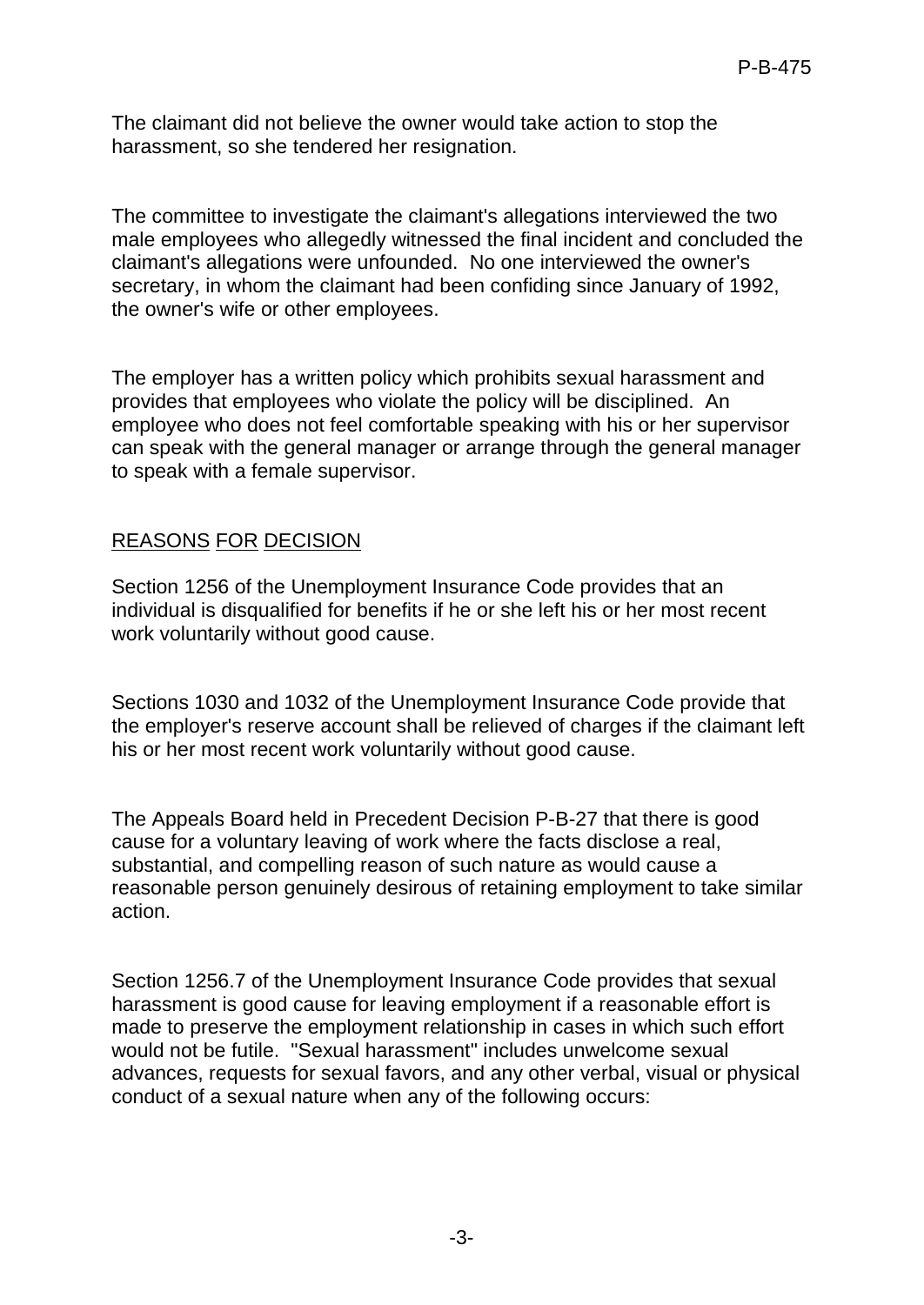- 1. Submission to the conduct is either explicitly or implicitly made a condition of the employment.
- 2. Submission to or rejection of the conduct is used as the basis for employment decisions affecting the individual.
- 3. The conduct has the purpose or effect of interfering unreasonably with the individual's job performance or creating an intimidating, hostile or offensive working environment.

In Ellison v. Brady (9th Cir. 1991) 924 F. 2d 872, the court held that the standard to determine whether a co-worker's acts have created an intimidating, hostile or offensive working environment is that of the reasonable woman and not of the reasonable person. The court stated:

"... a sex-blind reasonable person standard tends to be male-biased and tends to systematically ignore the experiences of women. The reasonable woman standard does not establish a higher level of protection for women than men. Instead, a gender-conscious examination of sexual harassment enables women to participate in the work place on an equal footing with men. By acknowledging and not trivializing the effects of sexual harassment on reasonable women, courts can work towards ensuring that neither men nor women will have to 'run a gauntlet of sexual abuse in return for the privilege of being allowed to work and make a living'."

Given that the Ninth Circuit Court of Appeals has adopted the reasonable woman standard as the basis to determine if a co-worker's act creates a hostile working environment, we believe it is appropriate to use that standard in interpreting and applying section 1256.7.

There is no evidence in the case before us that the claimant's submission to the salesman's conduct was made a condition of the employment or the basis for employment decisions affecting the claimant. Accordingly, sections 1256.7(1) and (2) are not applicable in this case.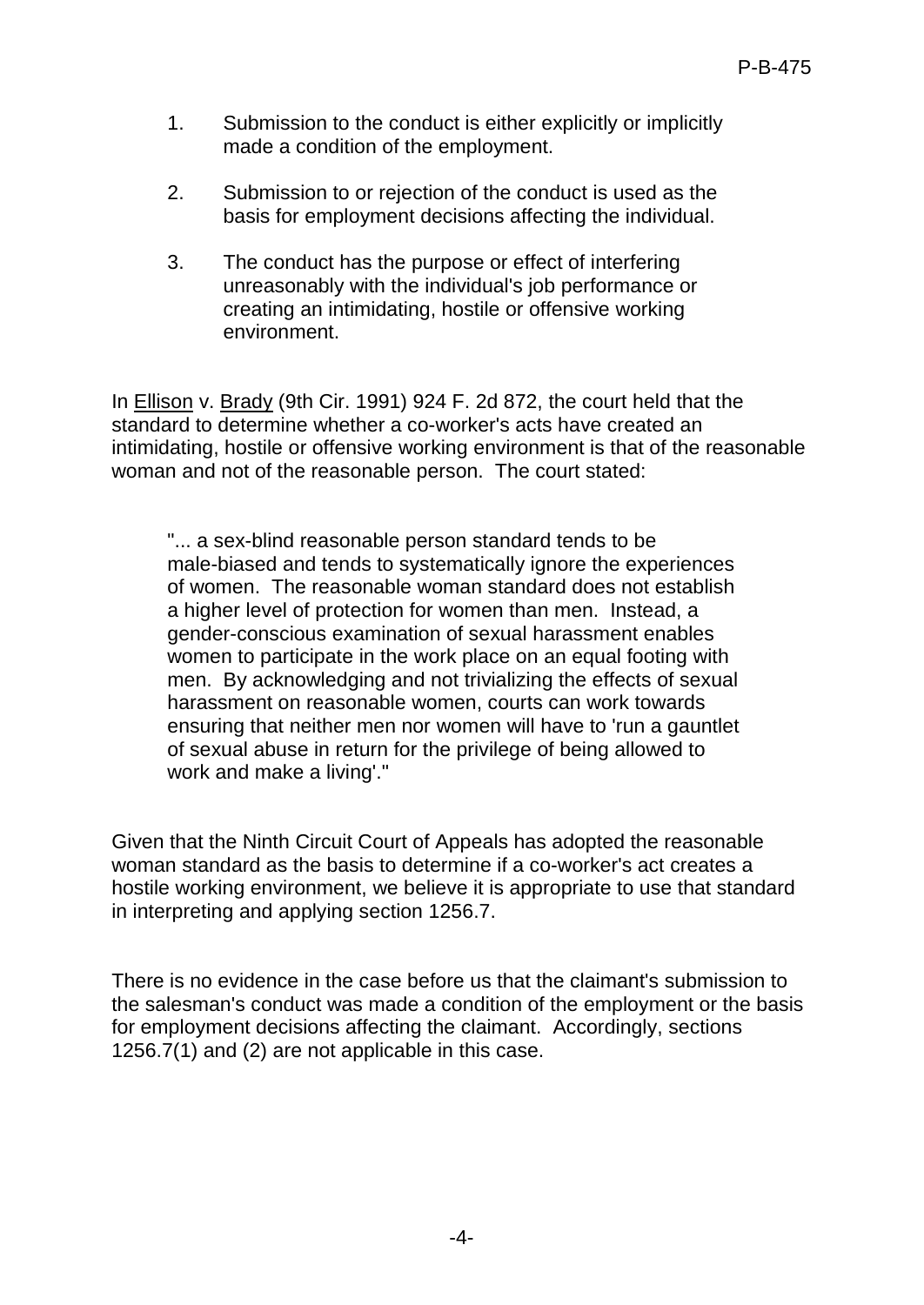The issue we address is whether the salesman's conduct created an intimidating, hostile or offensive working environment for the claimant under code section 1256.7(3). The conduct in question ranged from comments about the claimant's body and undergarments to pestering the claimant to accompany her home to sexual battery. The claimant confronted the salesman twice and obtained his apology. The salesman knew that his actions were unsolicited and offensive to the claimant. In the final incident, the salesman deliberately knocked the claimant into a door frame and grabbed her buttocks. This caused the claimant to feel she was being treated like "a piece of meat" and she would never know what to expect next. Under these circumstances, we conclude that a reasonable woman in the claimant's situation would feel that the salesman's acts had created an intimidating, hostile and offensive working environment.

We now consider whether the claimant took reasonable measures to preserve the employment. Before the final incident the claimant attempted to discourage the salesman's actions. She had tried ignoring him, refusing his requests to accompany her home, expressing her disapproval of his comments and exacting apologies from him. After the co-worker bumped into her and grabbed her in public, she spoke to both the owner's secretary and wife with the intent that these individuals would tell the owner. The owner was told of the incident by both of these individuals. The employer knew that the claimant was being subjected to unwelcome sexual advances.

The remaining issue is whether the claimant acted reasonably in concluding that no action would be taken and resigning despite the owner's announcement that an investigation would ensue.

In response to sexual harassment, an employer must take measures reasonably calculated to end the harassment (Intlekofer V. Turnage and Veteran's Administration, (9th Cir. 1992) 973 F.2d 773. Such measures must be prompt, effective and must include disciplinary action.

Here, the employer's policy provided that sexual harassment would result in discipline of the offending employee. However, the employer's response was neither prompt nor effective but instead was ambivalent and delayed. The owner declined the claimant's request to meet simultaneously with the salesman and the claimant. In response to her complaint, the owner stated that she was an attractive woman and told the claimant the final incident was a two way street. The owner promised a written apology, but the claimant